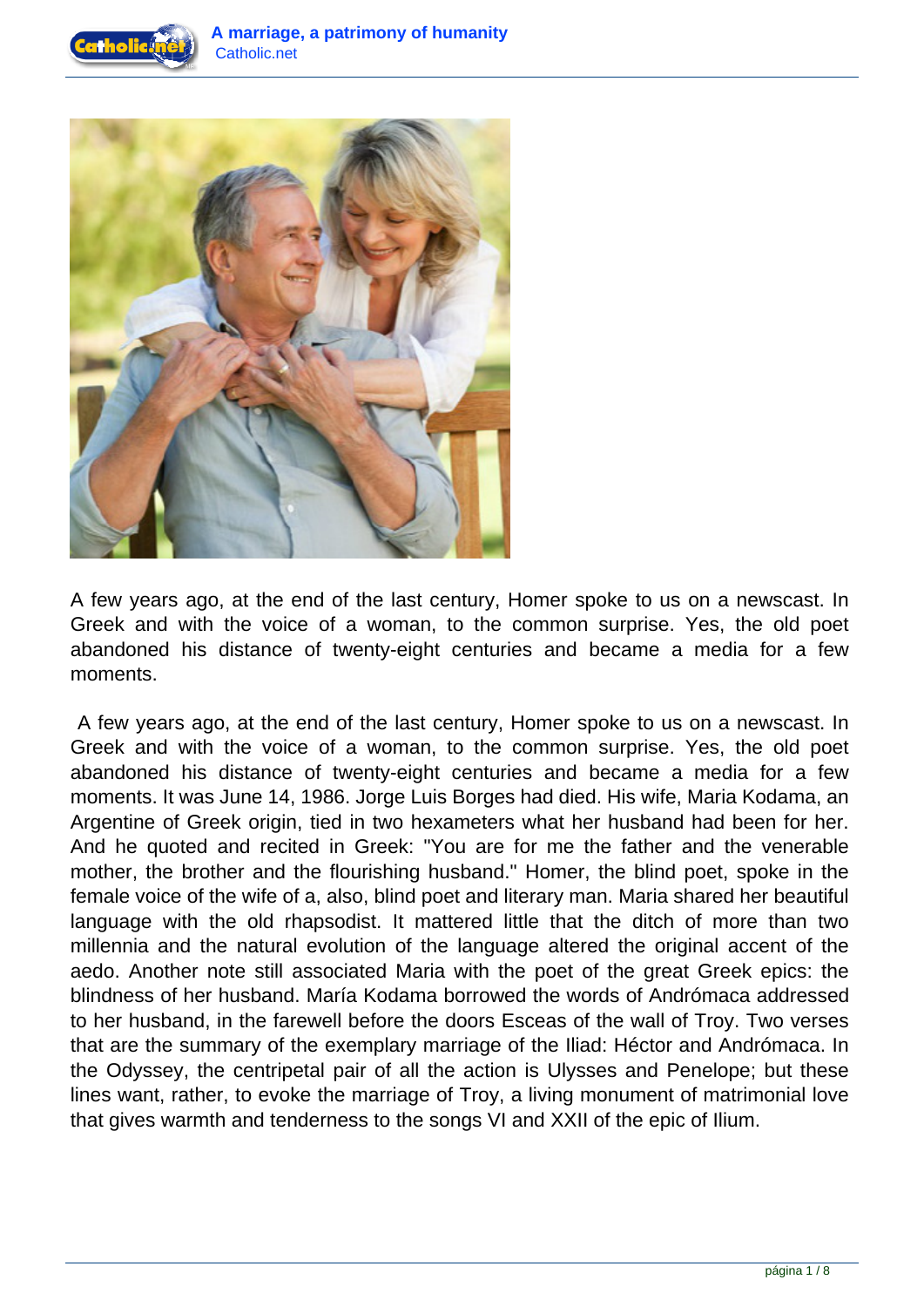

The meeting next to the Doors Esceas

The battle around the walls intensifies. Hector is determined to launch into combat. The courageous zeal for his country is explosive: "My spirit encourages me to succor the Trojans." But his temper does not lead him to forget about family. He has to say goodbye to his wife and son, at any cost. He does not find them in the palace. He goes outside the city and, when he arrives at the Puertas Esceas, he finds Andrómaca and Astianacte -Rey of the city-, his son. Hector called it Scamander. Encounter emotional, pathetic. Feelings and forebodings weave the stage. Andromache tries, heart in the hand, to convince him not to launch into combat. The motives? The common son, still an infant, and she, who already feels like a widow. Widowhood that will be total solitude: he has neither father nor mother; nor brothers: the seven killed Achilles. Hector concentrates and overcomes all those loves for her: «Hector, you are for me the father and the venerable mother, the brother and the flourishing husband». The conclusion of his exhortation: "Have compassion and stay here on the tower. Do not leave the child orphan and your wife a widow. " Hector is a few steps away from a glassy dilemma: love and defense of the country or fidelity and love for his wife and his son. The first decision of the dilemma will almost certainly bring him death. For the feminine intuition of Andrómaca, it is already a fact. The second will retain him with his loved ones, but at the cost of the loss of Ilium. The pietas (?? ?? ????) towards the homeland, in front of the pietas for the family. Hector recognizes that he is also tormented by the pain of his wife, superior to that of Hecuba and Priam because, also for him, his wife is already more than his parents, even alive them. Mutual struggle of the two exits. The pietas, of distance and wide route, like veneration towards the mother country, faced with the pietas, intense equally, but of neighborhoods, that incites to him to remain in the comfortable walls of its home. Hector resolves the conflict of values in favor of the country, invoking the help of the gods for him and his family, especially for his son.

 The perspective of viewpoints, male or female, is striking in the face of destiny: what for Hector is courage (???? ?) rational that defends Ilión as first value, is for Andrómaca fury, anger (?? ???) instinctive and destructive, because he does not prefer her and Astianacte. Idiosyncrasy of man, more cold and serene when judging in moments of turbulence, different from feminine sensibility, more attached to what immediately affects. Hector is aware of what will come to Andromache, his wife, and advances even the leaden future of her as a widow. Accept now the same feeling of Andromache. If she just pleaded with him: "Do not leave your wife a widow", he ventures to draw back the curtain of the future to visualize her as a widow. Thus the mutual pain becomes more dramatic: she, a slave, weaving fabrics for another woman or bringing water from the fountain, amidst sarcastic and ironic comments: "Here goes the wife of Hector, the best of the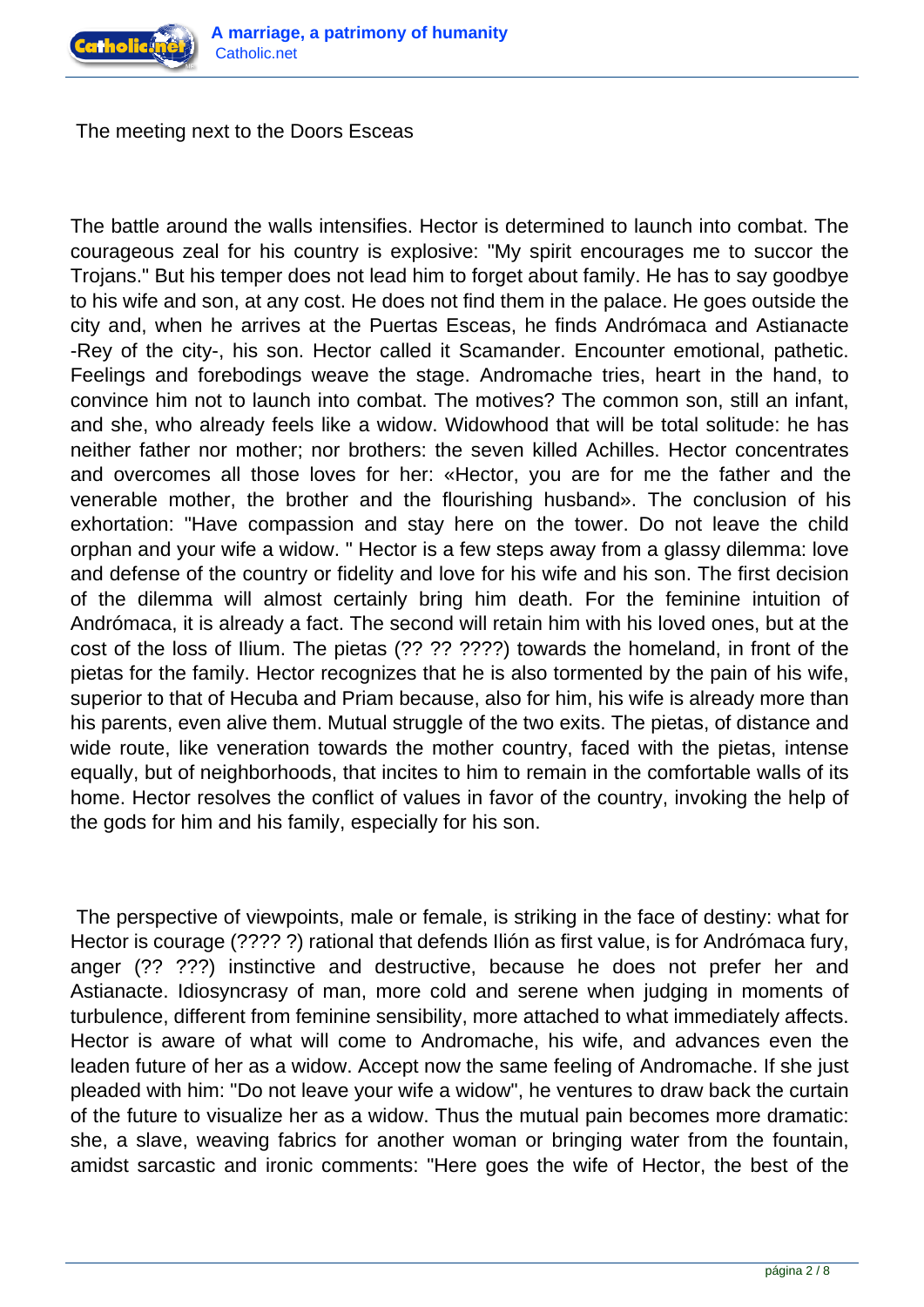

Trojans in combat!" . Hector's heart is torn and he is horrified by the vision of that painting: "Pain will be renewed, seeing you deprived of the man who would take away the day of slavery from you. But let my body cover the earth, rather than listen to your cries and know that they drag you. " Future fierce and lacerating that of his wife, all the more so because the present is still totally the opposite. Hector has preferred, however, not to sketch the future of his Escamandrio, whom Andrómaca has seen as an orphan, at the same time that he has asked his husband -as we already know- not to leave him in such condition.

From tension to humor

 Very intense scene, with the mutual love of the spouses raised to the maximum voltage, to use a metaphor of our electrified world. Homer notices that high tension, which he has designed, and wants to cushion it. Andromache is a delicate wife, but at the same time, a very tender mother. Next to her is the wet nurse with her son. The poet chooses a nice detail: the child is frightened by the armor of his father, especially before the helmet and its ridge crest. It is the way in which Homer intervenes the creature in the drama of the scene. He, who can not utter a word - is ?? ????, in-fante - sees his father's attire terrified and, implicitly, his entry into battle. The infant has just "spoken". His speech, without words, has been the horror at the sight of his father, armed and resolved to combat. The same speech of fear and trembling that her mother has uttered before her husband. And that scare Astianacte, so consistent with the feelings of his mother, now translates to the father and mother in a smile: "They smiled the dear father and the reverend mother. The fear of the child and the refuge in the mother's lap unleash the smile of their parents. That smile softens the trepidante of the moment. Homer has found in her the balm that gives a psychological respite to the pathos of the scene. Hector's terrifying appearance seems to have slowed down for the boy and even for Andromache. Terror has yielded to tenderness and sympathy. The son is now the axis and the most harmonious union of marriage, also destemperator of the painful sentimental torrent of the young spouses. In addition, Hector, already stripped of his helmet by naive command of his son, is able to pray before the deity. Hector is now a devout and humble subject of the gods, without the haughtiness of the chilling helmet and its terrifying plume. The same infant has been the cause of Hector taking off his helmet so as not to scare him, but also so that he falls down before Zeus and the other gods. Thus, simple, with his head uncovered, he can enter into prayer and supplicate precisely in favor of him, of his Scamander: "Zeus and the other gods, grant that this also my son be, as I am, striving among the Trojans [.. .], and that, upon seeing him return from combat, someone would say then: "He is much braver than his father" ». Thus the meeting, which began as a family, ends as a religious. Homer has led us through a hierarchical scale of values. And he has done it almost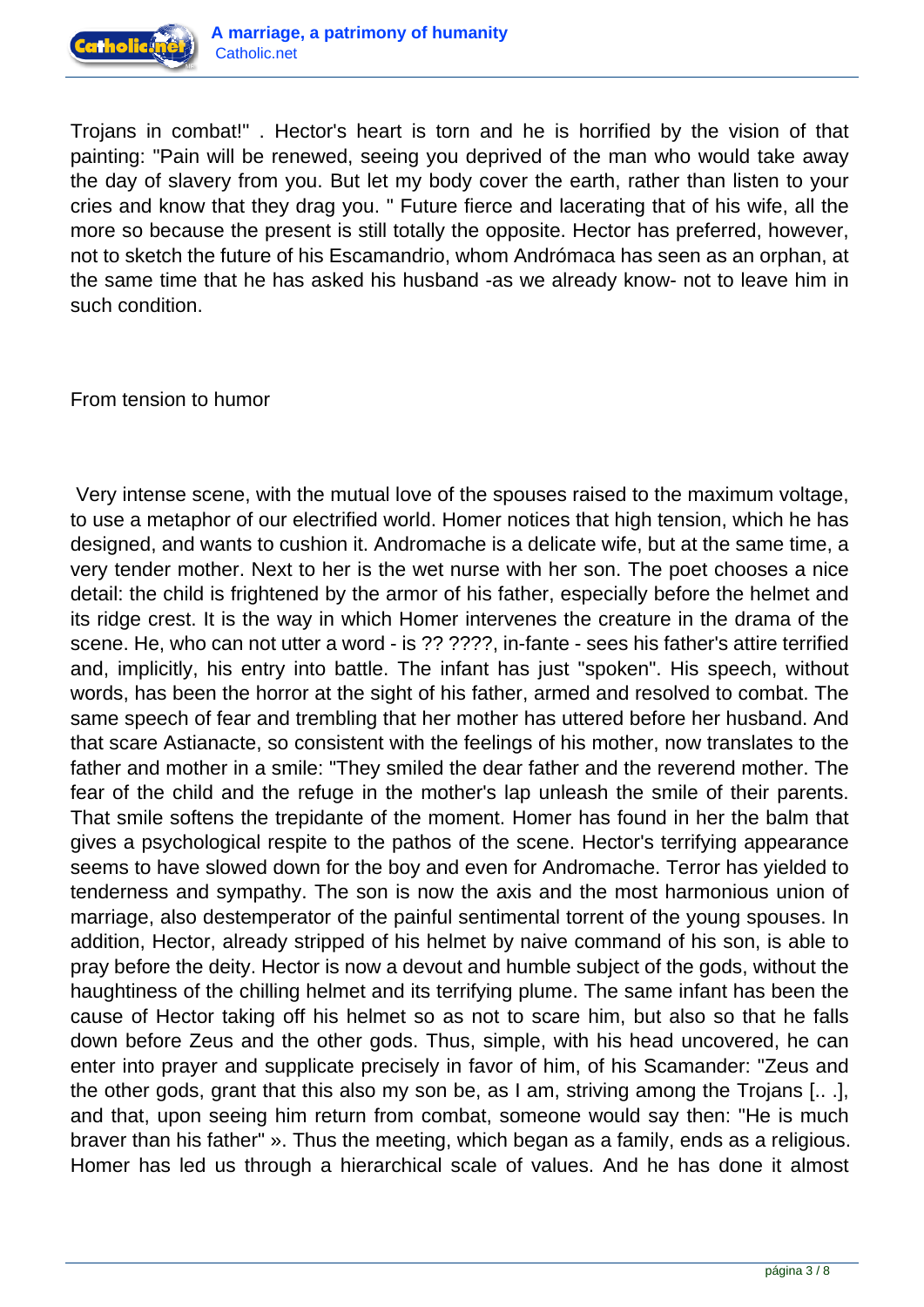

without realizing it: on the pietas of the family, he has placed in Hector the love of the country; and to the pietas towards Ilión it is superimposed, in the hero, the ?? ?? ???? with Zeus and the other gods. In the mind of Hector, the value -la? ???? - has led, ascending, into the ?? ?? ????; He has merged with her, strengthening each other. It is true what his wife has told him: he has a lot of bravery and manly courage -virtus, which the Latins would later say-, even some hint of anger, at least that is how feminine sensitivity perceives him. But that value seeks the best. Because it is not brute bravery, but ???? ?, ascends to the last rung, the one of the best; then the? ?-??? look for the best (? ?-?????), perfection, even more than the virtus of Latinos.

Hector or Achilles?

 When we studied, in the classroom of the humanities center of Salamanca, the Homeric characters for the academy of the 1973-74 academic year-and also decades later, when re-reading Homer-we were more attracted to Hector than Achilles. We felt more human and close to Ilion's warrior. It will be because the Achaean hero is almost pure and rude? ????? ? (virtus). Of indisputable audacity, but surly and resentful. Rarely does it reveal the other side of the? ????: Kindness, compassion. In effect, the? ???? it entails courage and humanity, in equal and well-locked parts. On the contrary, Hector is brave, but very sensitive to his wife and his son, and possesses an ardor that seeks the best, excellence (? ????). With this, his personality, his humanitas, is more complete than that of Achilles. In the end, the? ????? ? of Achilles will kill the? ???? Of Hector; but facing the human spirit, Hector - at least that's how I feel it - triumphs over Achilles. This, the superman of the moment in the fantasy of children and also in the minds of adults, caused two worlds, the Greek and the Trojan, to revolve around him, his anger and his necessary victory. But Achilles did not reach that complete humanitas of Hector, perhaps because he was a "hybrid" child: of a goddess and a man. A demigod, in agreement; but less human, for that reason. Hector, son of only humans, did. He is a great hero, full of courage: "I learned to be brave always and to fight among the first Trojans", but not of extraterrestrial size. It influences, without a doubt, in that human aspect of Hector the peculiar coloring and the understandable "affective prejudice" of Homer. The poet, who probably was born in Asia Minor, region of Ilión, inclines the balance of the story towards his patriotic hero.

 Las Puertas Esceas and the walls of Troy are a haven of peace and tenderness amidst the din of a long war. A convulsive scenario, so unfavorable for privacy, Homer has been drawn to make it the most appropriate for goodbye. There will be dismissed this well-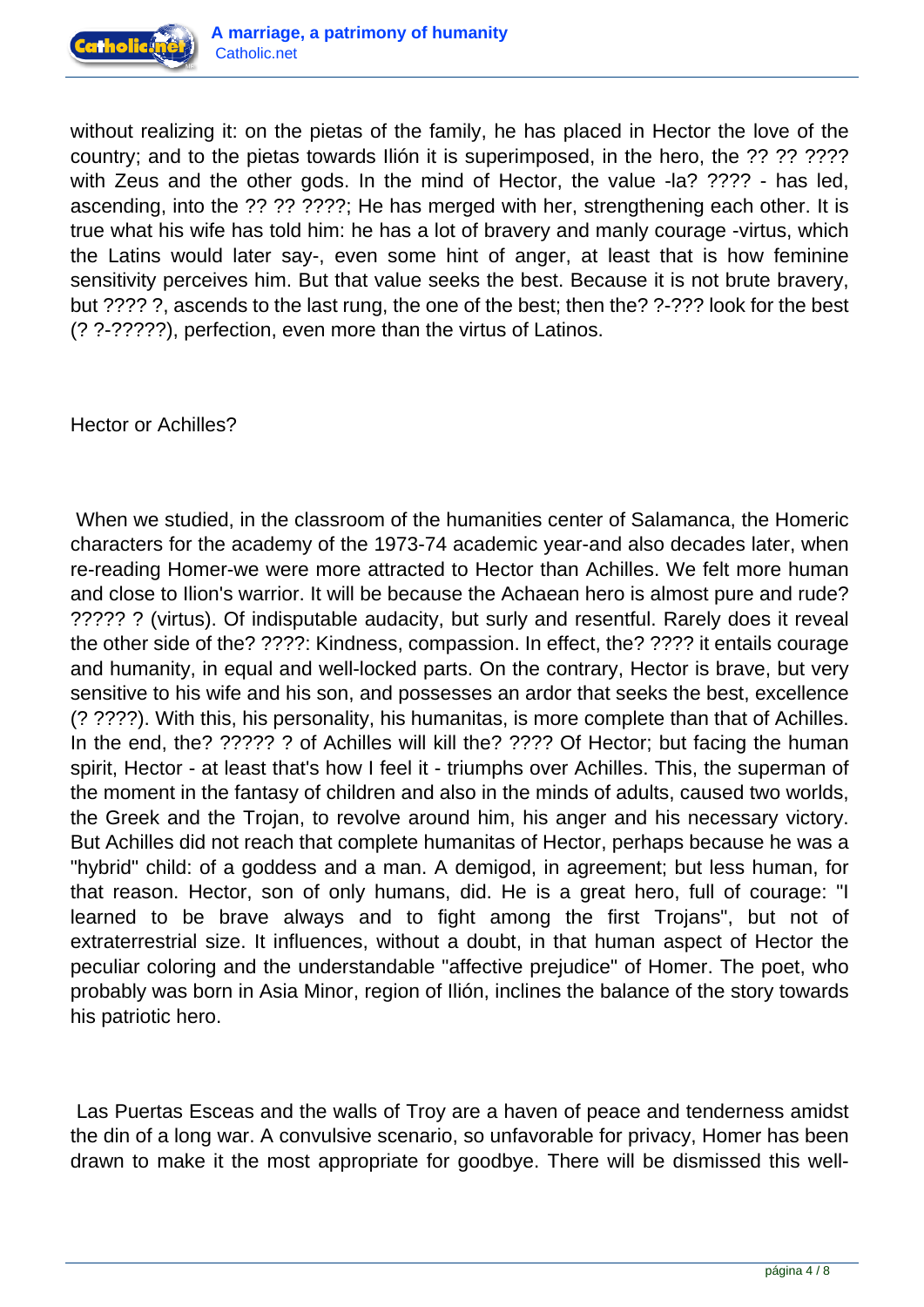

known marriage, patrimony of the humanity. Moreover, an epic that began with the word anger (?? ???), to condense the work around the fury of Achilles, is here suspended in this cove of gentle affection and even of humor content.

News of a goodbye of more than two millennia ago

 Unfortunately, the particular circumstance of that encounter is also the property of humanity: war. How many times has it been repeated, in the course of human history, a farewell as well between spouses, when the bugle called the men to the front, to enter the combat! I came across the pages of Homer in the seventies. The passage evoked and the laments after the death of Hector were translated -or, to be more honest, we racked our heads to achieve it- and we discussed them, under the guidance of our Greek teacher, Father Pablo López, Legionary of Christ , tested Hellenistic. The public academy of the mentioned course was precisely on several characters of the Iliad. We represented them as neorreligious youngsters. Well, in that moment in which we followed the avatars of the young Homeric couple next to the wall, the Vietnam War (1955-1975) was in the most burning and decisive. It had already claimed lives twice as many years as the decade of Troy. It was almost daily news. In it the scene of the Homeric farewell was repeated very frequently: Vietnamese wives, from the north or from the south, and American wives gave their husbands goodbye; girlfriends who barely got rid of their fiancées, who went to the front to defend what the country asked of them, whether or not it was correct. And we, jealous students of the classical humanities, thought how human feelings sew and instantly combine different scenarios and centuries: Homeric and ours. That is the polyglot and pluritemporal ventura of works and perennial authors like Homer.

The lament of a widow

Andrómaca happened before. More than two thousand years before. A costumbrista painting of the gynoecium of the royal palace of Troy: Andrómaca is at the loom; The maids prepare the hot water for Hector's bath when he returns from combat. There her husband wanted her, in the domestic occupations of the woman, not in the concerns of battles, the duty of the men. That was the order he gave her when saying goodbye: "Go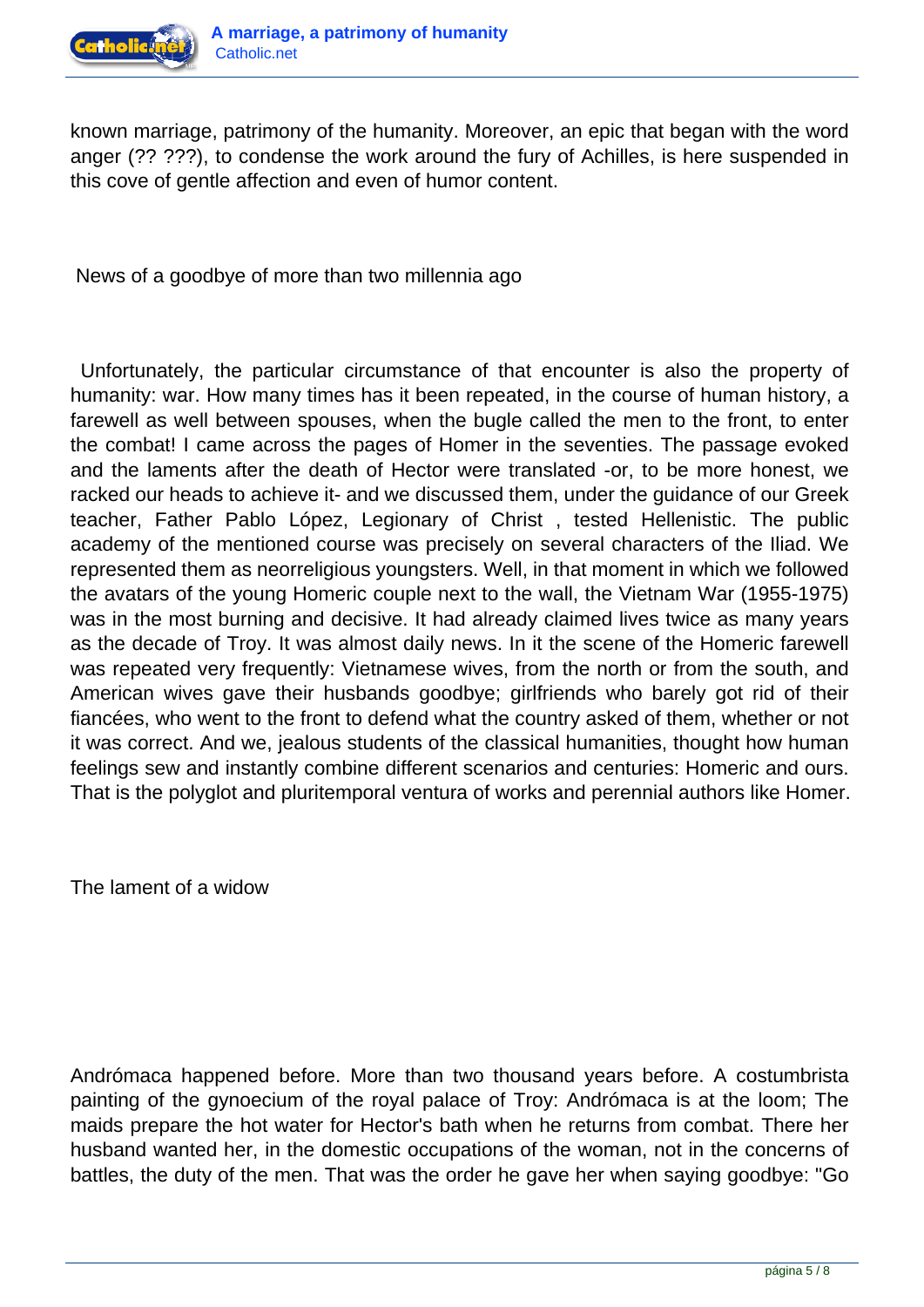

home, dedicate yourself to your work: the loom and the distaff, and order your servants to get to work. War, on the other hand, is the task of every male born in Ilium; above all, mine ». Brave and noble spirit of Hector. Suddenly, a moan goes through the palace doors. For Hector's wife, translated into a tragic scenario. He wants to know what the scream has caused. Like a madwoman, bursting her heart, she throws herself out of the house, towards the tower. And, faced with reality, the feeling is, suddenly, knowledge and, simultaneously, fading of so much pain. Recovered, it breaks into a long regret. Homer urges that elegy with the darkest tones and the most intense regrets, which he leaves in the mouth of Andrómaca. He cries his luck to come, when he begins to notice, with him in the mind and in the heart. Born in different places: Hector, in Troy; Andrómaca, in Thebes. She has already remembered her native Thebes, at the meeting of the Esceas Gates. Different origin, but the same destiny (?? ?? ??): Mutual pains and sorrows, to suffer from it after Hector's death. The place of this suffering will also vary, like that of birth: the mansions of Hades will now be the abode of Hector, while she will return, yes, to the palace, but alas, widow. For this, the known rooms will be for her one more lash in her torment. Astianacte will not even join them physically anymore. This name is pronounced twice by his mother in lament, not without irony, to bring to mind the joy of the infant until the present. By the admiration towards Hector, the Trojans said with respect the name Astianacte-King of the city- given to his son. But, from now on, they will shout it in mockery, because it has been orphaned. If in song VI, Homero made Hector tear the curtain on the future of Andrómaca, now induces the wife to draw back the veil of the future of the already orphan Astianacte: "Do not leave the child orphan", had implored Hector. And if he already sensed the orphanage of the son and its contents, he now masterfully describes it with selected impressionistic data and then sprinkled on the darkly colored verses: dismissed from here and there by his father's old friends, who accompany the they further increase their disdain with the sarcastic reed: "Get out of here. Your father is not our guest. " And the reaction of the orphan, as expected: "Crying, the child returns to his widowed mother." Homer has underlined the condition of the mother, intentionally leaving the adjective (?? ???) for the end of a verse that has already begun with the orphan sadly mourned in tears (?????? ???). Widow and orphan, helpless without Hector, his old protection and defender. And that leaf of the diptych that advances the future, is contrasted by Andromache, guided by Homer, with that of the past, full of the affection of his father and the life of a prince: before he ate the best of the sheep on the knees of his father and slept in a soft bed. Of all this, nothing now, because he is deprived of his beloved father. The contrast of the before -??? ?- of Astianacte with his now-?? ?-, attracts much more to the reader to the miserable fate of Andrómaca and his son, especially when that now supposes, possibly, a dishonored death: « Now, on the other hand, next to the concave ships, away from your parents, the worms that move will eat you once the dogs are satisfied. With these descriptive resources and with the antithesis, favored by the consonant rhyme of the two Greek adverbs, Homer achieves the com-passion of those who are living in the moment: the same poet, the widow, the orphan, the maids, who listen to his mistress wasted in tears, and-why not? -the reader. No matter the century in which each one lives. It is impressive that when Héctor and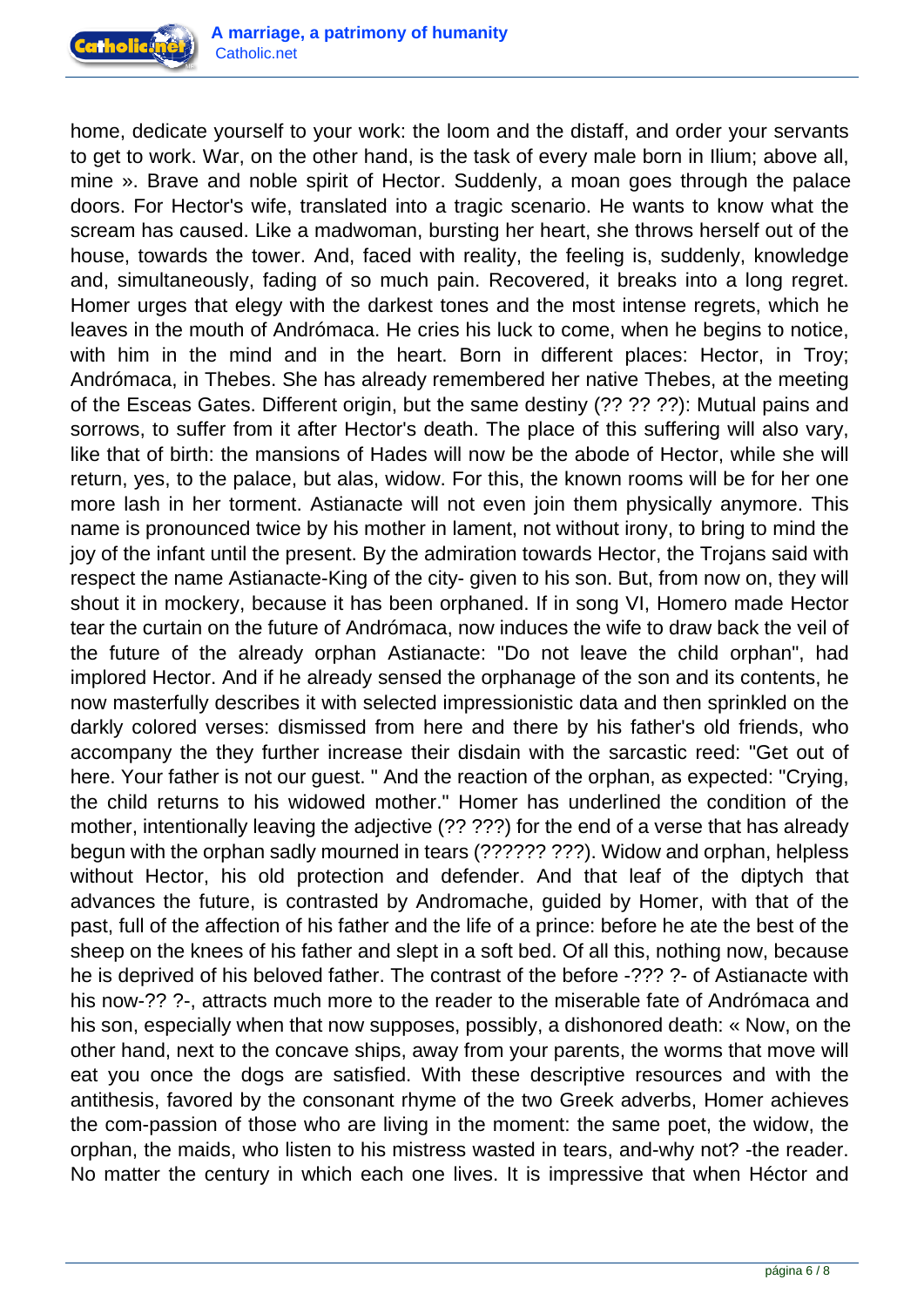

Andrómaca say goodbye, she only anticipates her more than possible future and that of the son asking Héctor: "Do not leave your son orphan or your wife's widow". But it does not specify aspects of the two in those times that can come. It was at that moment that Hector would shine and enunciate the humiliating details of his wife's widowhood. Sixteen rhapsodies after the colloquium at the gates of the wall -in chronological reality, four or five days later-, when contemplating the corpse of Hector dragged by the horses of Achilles, it is she who has unraveled the details, alive and pathetic, of the orphanage of Astianacte. Passed moments of disinterested love, like the one who should reign in the family, who looks more at the good of the other, and suffers more for his affliction than for his own. Hector, in the farewell colloquy, was disturbed by the fate of Andromache and the mutual son, not his own; Andromache, Hector died, not so much distress his widow's sorrows as the misfortunes that have to live from now Astianacte.

Poem of battles and loves

 The Iliad, poem of anger and bloody battles. But also, I sing to the love of the spouses. It has been said that the Odyssey is, instead, the poem of peace, of civilization, after the wrath and desolation of the Iliad and the subsequent fall of Troy. It has been pointed out that it is even more humanistic than the Iliad, and from the first word:? ????. It has been highlighted that the Odyssey is a great poem to human love, faithfully maintained in the midst of a thousand obstacles and works, although with characteristics not quite similar to those we want for marital fidelity. But also the Iliad, as we have evoked, is an ode and a praise to human love, above all in canto VI and in XXII. The lyrical sensibility and beauty of these two episodes surpass the familiar pictures of the Odyssey. The record of Homer is rich and varied: the most hardened and fierce of a war, slips smoothly to the most cordial lyric.

The educator of Greece and the West

 "You are for me the father and the venerable mother, the brother and the flourishing husband": synthesis and lesson of married love drawn by the hand of the poet. Andrómaca could not better define the love of a wife. And Hector, in the farewell of the Esceas Doors, repeats that same love: Andromache is everything for her, more than his father Priam and Hecuba his mother. Héctor, Andrómaca and Astianacte: a triangle of familiar love, that only the death of Héctor will leave turned into an angle -the widow and the orphan-; An angle open to pain and affront, although with the exemplary memory of